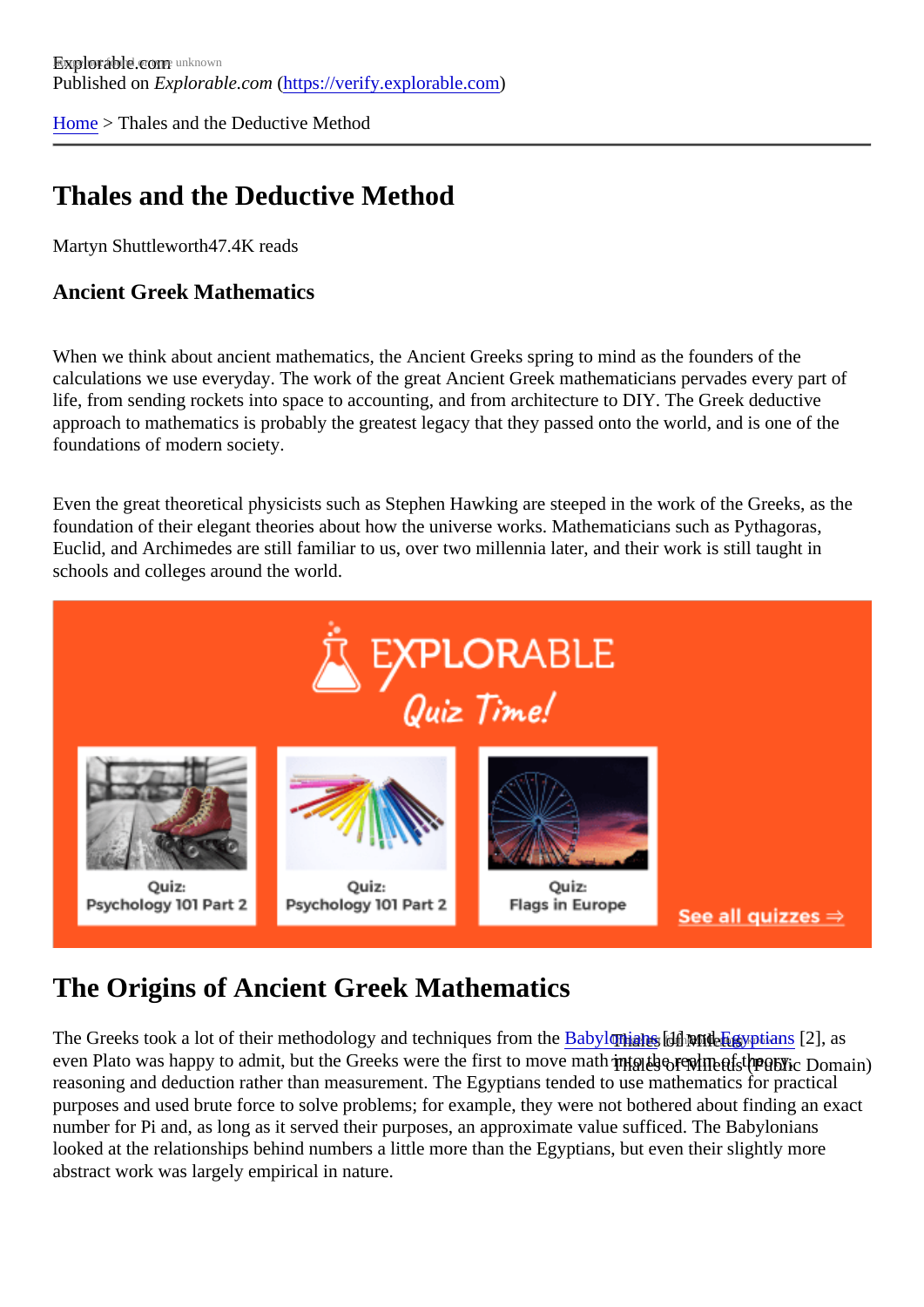The Greeks changed this by looking for underlying rules and relationships governing numbers and function They believed that, because the universe was perfect, they could use deductive reasoning to establish mathematical facts, without the impurity of inaccurate empirical measurements. This shift in focus fueled the great advances they made in geometry, algebra and calculus, and mathematical reasoning even became basis of logical arguments.

## Thales (C467 BCE - 497 BCE)

Thales of Miletus earned his place in history as the first of the Greek mathematicians, although he is often unfairly overlooked in favor of Pythagoras, Archimedes and Euclid. Because we have no primary sources describing his contributions, we have to rely upon later mathematicians to fill in the details. Although his contribution was undoubtedly immense, this lack of information prevented him from becoming as influential as Euclid or Pythagoras, whose texts were studied by the great Islamic and Renaissance scholars.

As a student, Th**बleaére veleol to**nEgypt and learned all that he could from the scholars there about trial and elegance and verification. It is rumored, although not substantiated, that he also traveled to Babylon: Even Thales Theorem - the base angles of an isosceles triangle are equal ( Commons] ) error methods for solving mathematical problems and astronomy. He soon began to surpass his teachers began to question how the numbers fitted together, believing that these trial and error methods lacked not, it is likely that the work of the Babylonian mathematicians was available to him.

Upon returning to Greece, Thales set up a school to teach others what he knew and tried to establish axio (mathematical proofs). Once these first principles were in place, he reasoned that all other mathematical la could be deduced. His four main mathematical proofs were:

- The diameter of a circle exactly bisects the circle
- The base angles of an isosceles triangle are equal
- The two pairs of angles formed by two intersecting lines are identical
- If one side and the two adjacent angles of a triangle are shared by another triangle, the triangles are identical.

Tinisatils Theorems inctively correct to modern students, and we take such axioms for granted. However, th Image not found or type unknow was the first time that a mathematician had tried to lay foundations for a deductive process, and these first principles fueled an explosion in the study of mathematics.

U5haJanJsee axoms, he two pairs of angligs formged coultwo intersenting blie osvate a dentical (Creative tGochnan three of the apices. In Egypt, he amazed the Pharaoh by measuring the height of a pyramid from the shad cast by the sun, using proportion. He reasoned that, if the sun cast a shadow from a staff that was equal to length of the staff, then the shadow cast by the pyramid would also be the same as its height.

## The Legacy of Thales, the Father of Greek Mathematics

Thales was the father of Greek mathematics and began the process of deriving theorems from first princip that we still use today. This was only part of his legacy, because he taught many of the mathematicians th would follow him and build upon his theories. One of these was Pythagoras, a name known to countless schoolchildren through his famous theory.

Source URL: https://verify.explorable.com/thales

Links

[1] https://verify.explorable.com/babylonian-mathematics

[2] https://verify.explorable.com/egyptian-mathematics